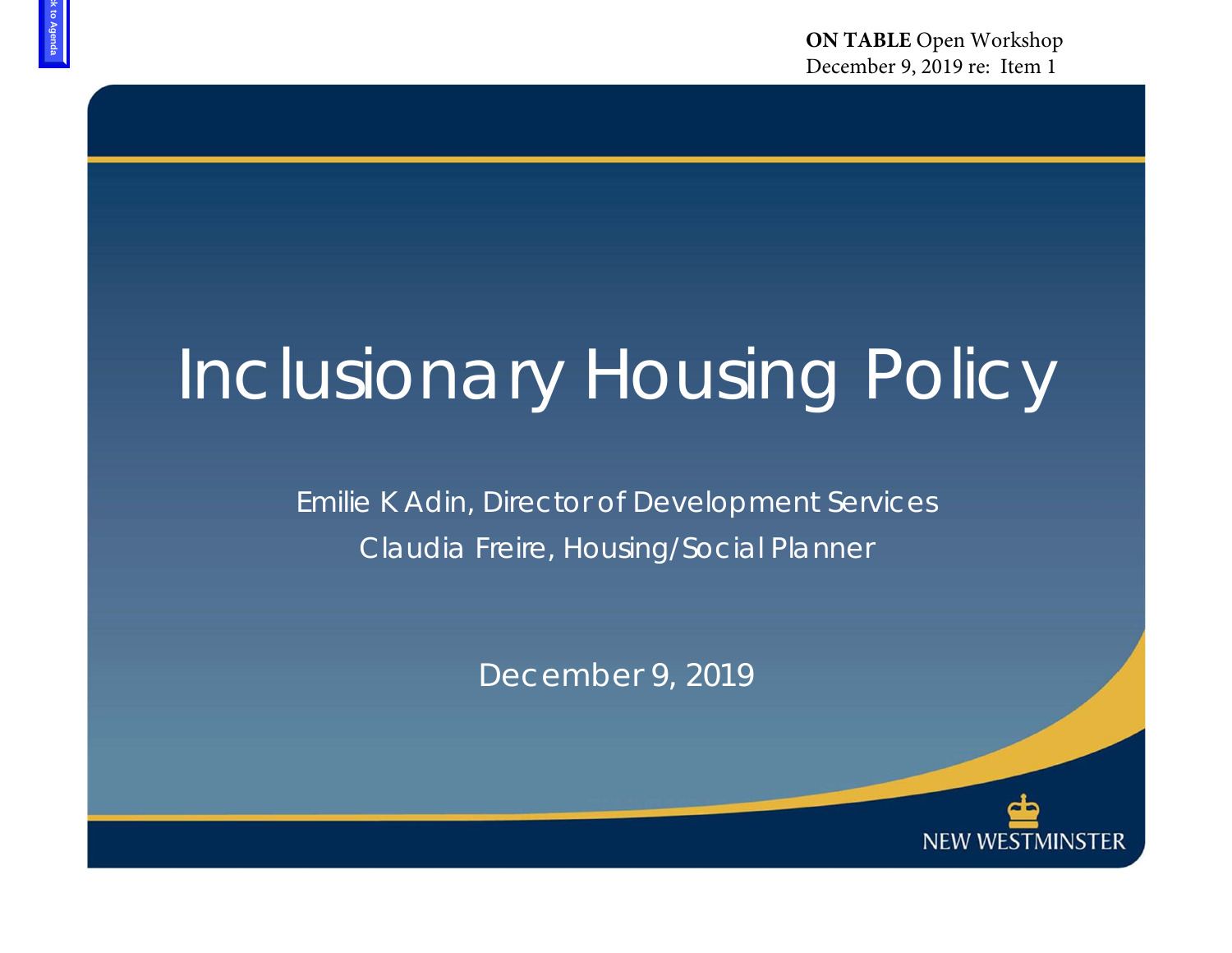### Content

- 1. Background
- 2. Consultation Summary
- 3. Inclusionary Housing Policy Proposed Provisions: Broad Overview & Opportunity for Council Discussion
- 4. Recommendation

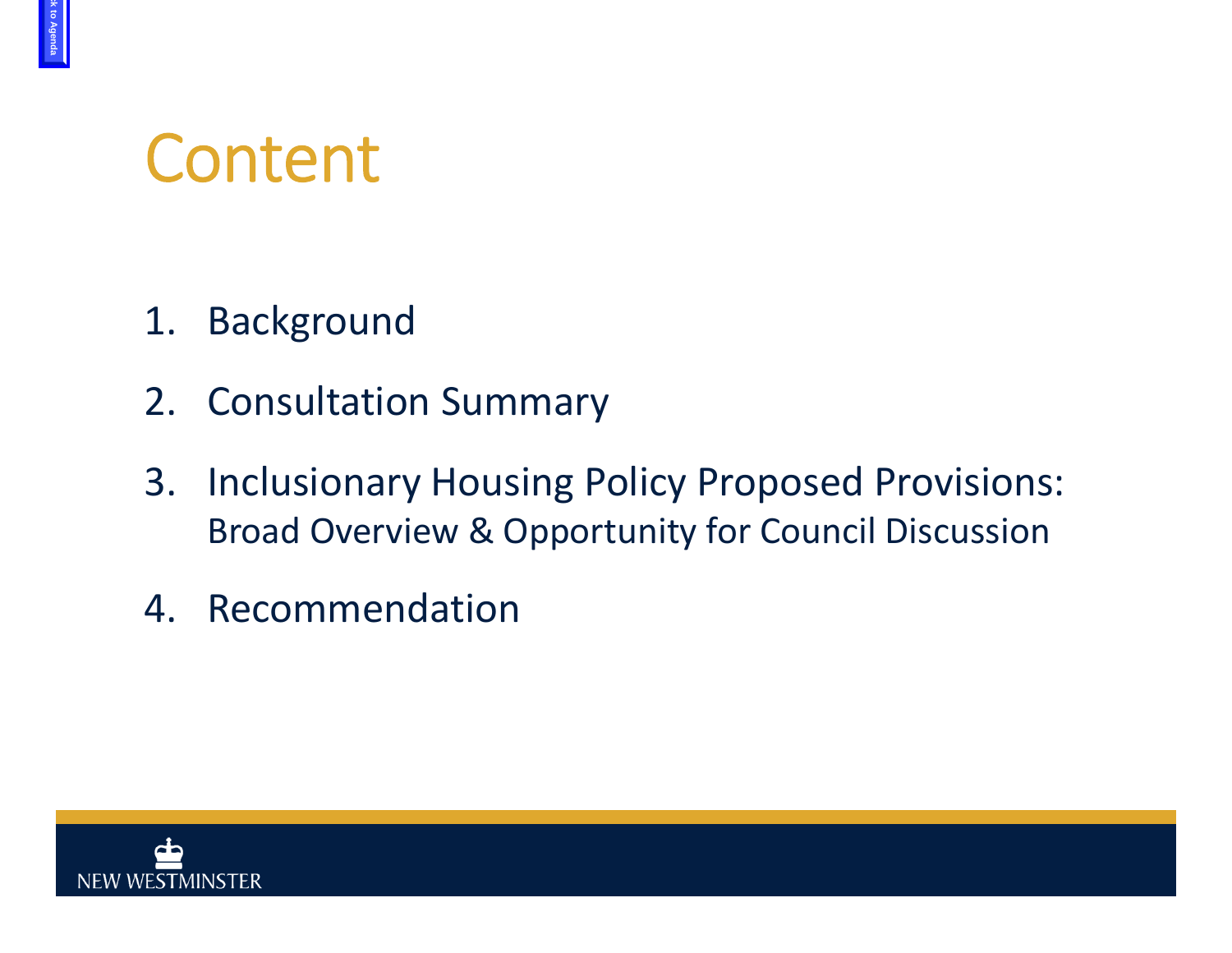

# Background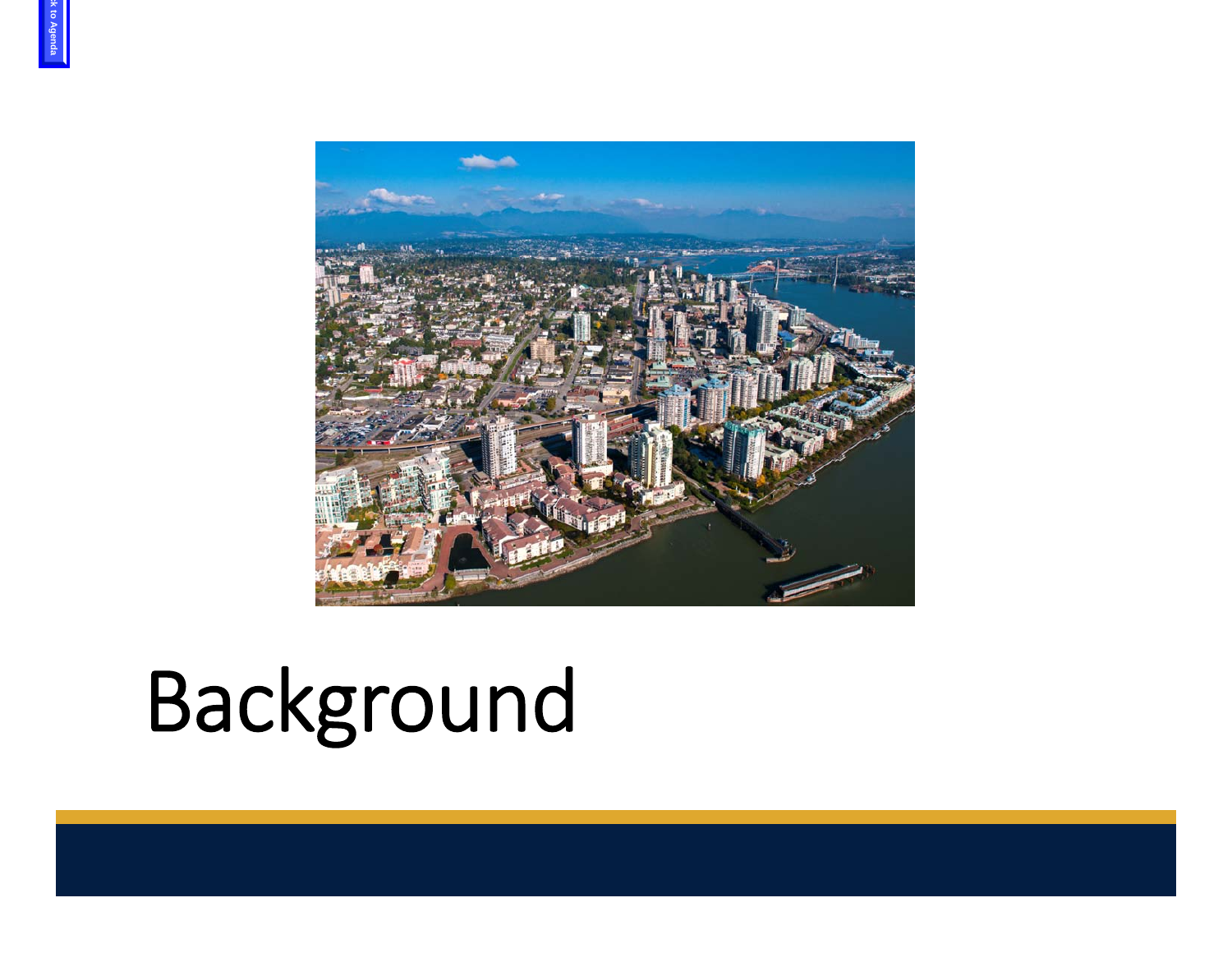## Purpose of the Workshop

- To provide Council with an update regarding the consultation program in support of the Inclusionary Housing Policy.
- To elicit feedback from Council on <sup>a</sup> final draft of the Inclusionary Housing Policy.
- To seek Council's consideration of endorsement.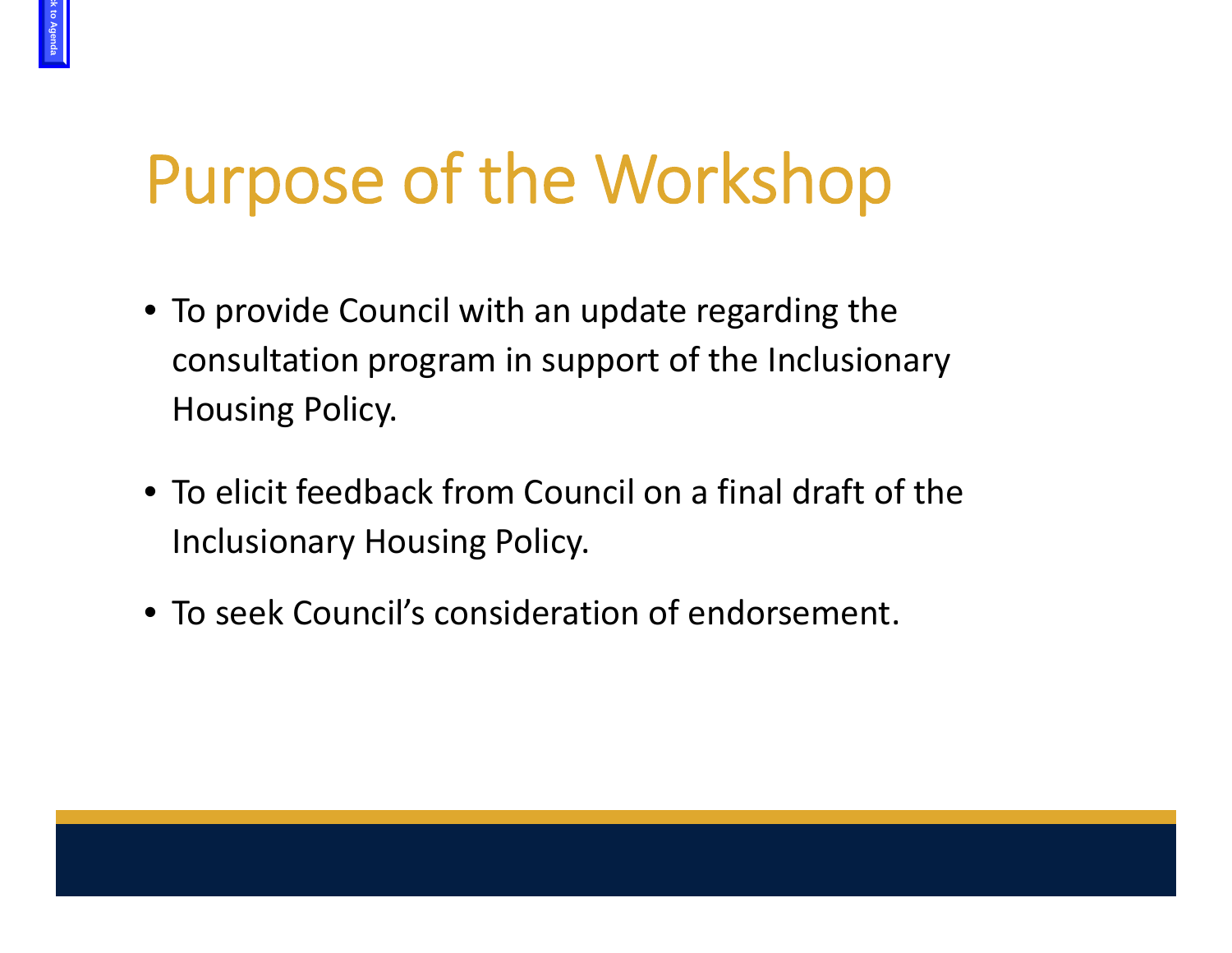### Previous Council Direction

**be Agenda** 

**January 8, 2018** ‐ Council endorsed <sup>a</sup> work plan and consultation process.

**Aug 27, 2018** ‐ Council endorsed the proposed next steps and timeline.

**December 10, 2018** ‐ Council endorsed the Draft Inclusionary Housing Policy as the basis for initiating consultation with the public and as the basis to review applications in the interim.

**On January 14, 2019** ‐ Council endorsed <sup>a</sup> broader framework for the City's work around Inclusionary Housing and Rental Replacement, known as the Rental Housing Revitalization Initiative.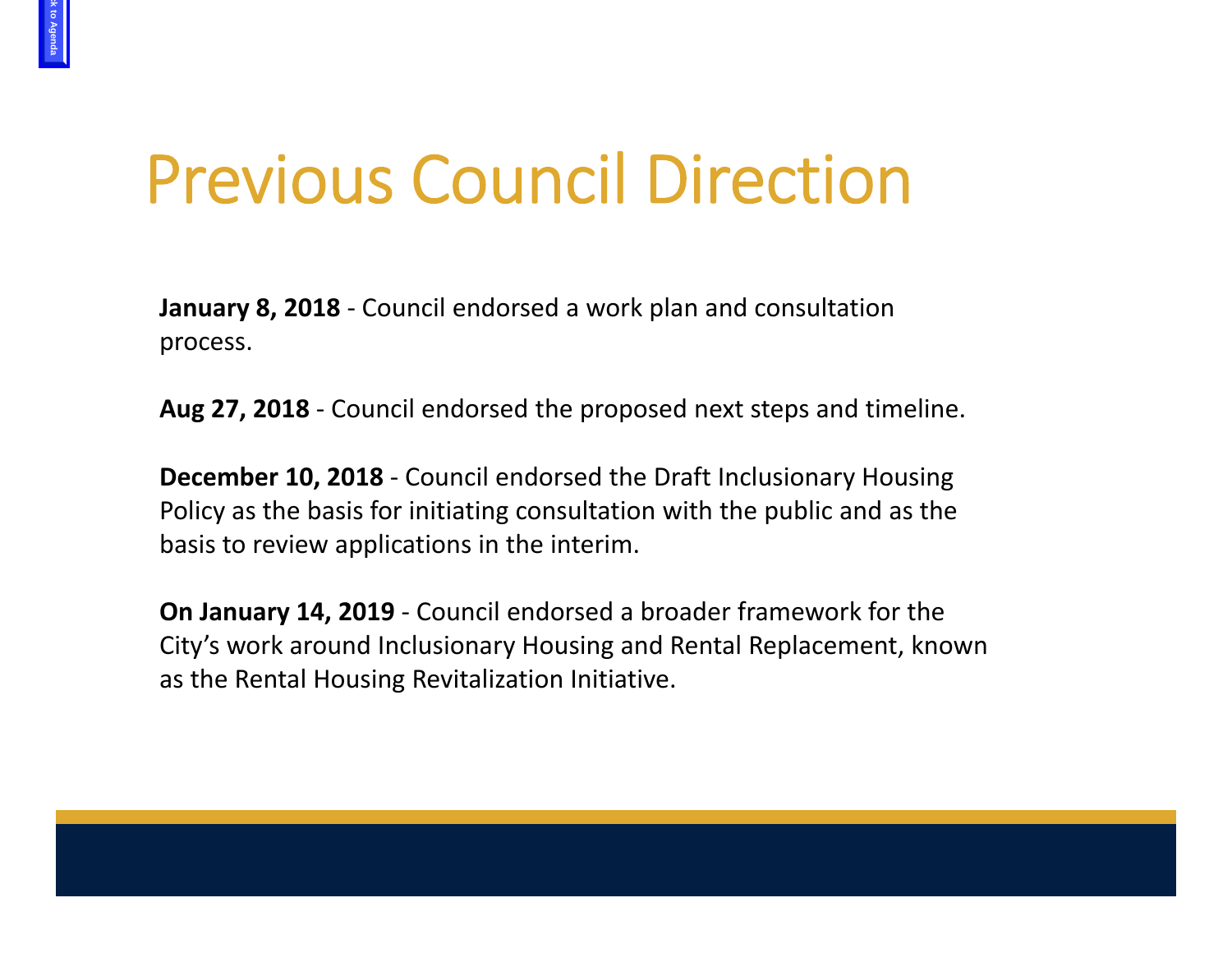#### Inclusionary Housing Policy Development

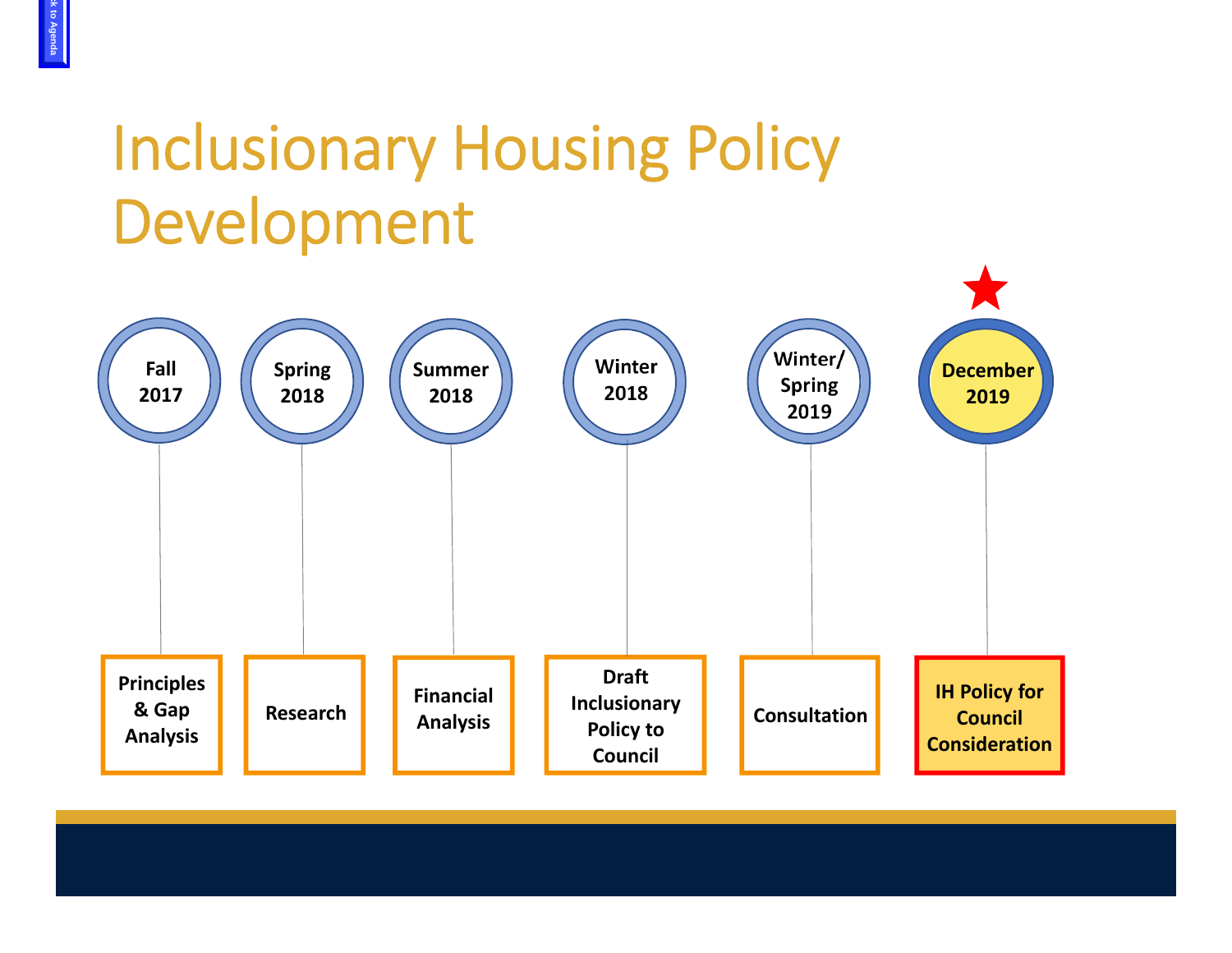

## Consultation Summary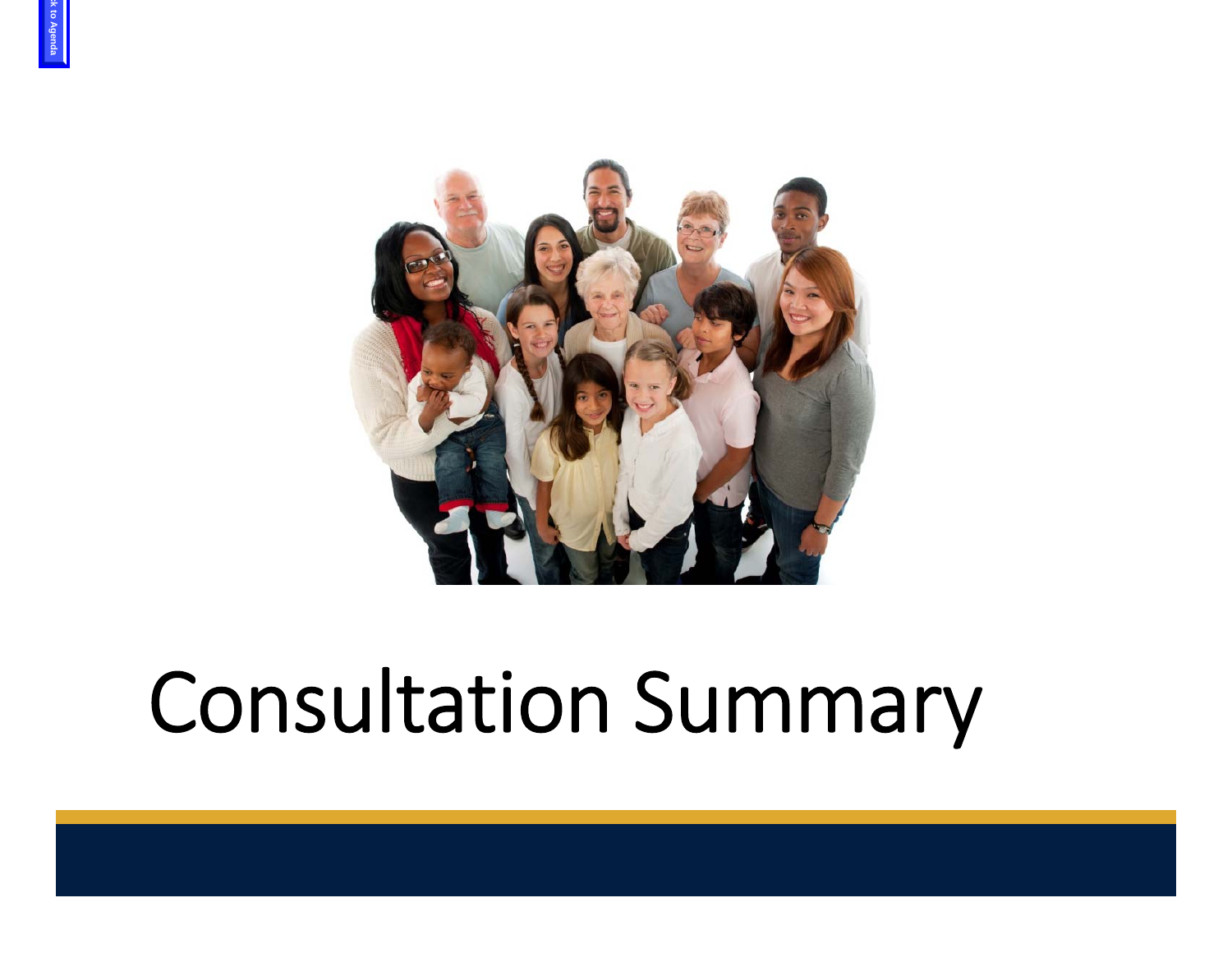#### Consultation: February – May 2019

#### **Stakeholder Workshops – February to March, 2019**

- Rental Housing Advocates & Non‐Profit Housing Providers
- Urban Development Institute (UDI)
- Rental Building Owners and LandlordBC

#### **Public Open House – March 12, 2019**

**Housing Policy Survey – February 1 to May 13, 2019**



**be Agenda**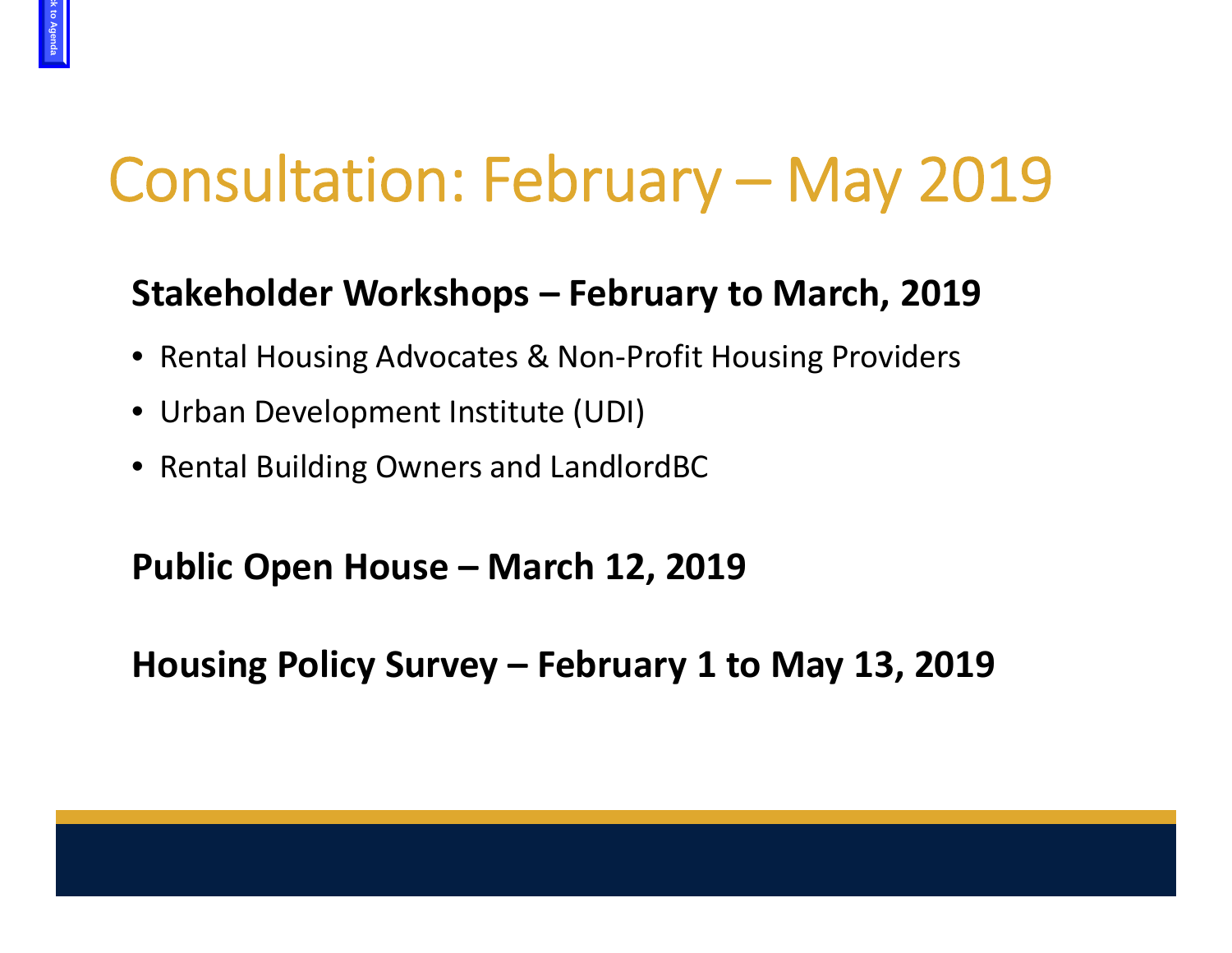### Stakeholder Workshops

#### **Rental Housing Advocates & Non‐Profit Housing Providers ‐ Feb. 5, 2019**

14 participants representing:

- New Westminster Tenants Union
- BC Acorn Society
- local non‐profit housing providers, including faith based organizations
- tenants who live in New Westminster

#### **Urban Development Institute ‐ Feb. 26 and April 24, 2019**

- 25 participants at workshop 1
- •10 participants at workshop 2
- Written submissions

#### **Rental Building Owners and LandlordBC ‐ March 5, 2019**

27 participants representing:

- Rental building owners
- Property managers
- •LandlordBC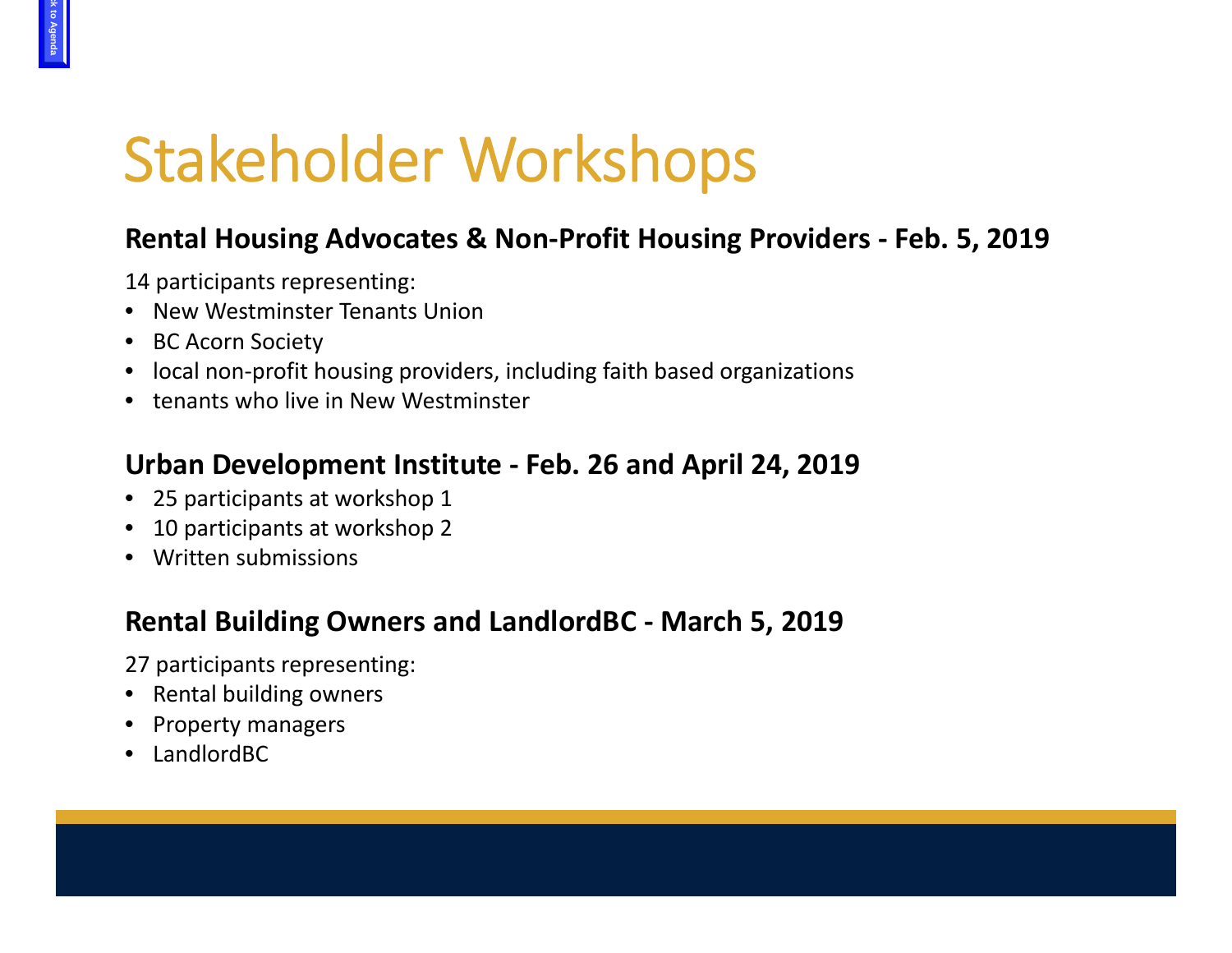

## Inclusionary Housing Policy Proposed Provisions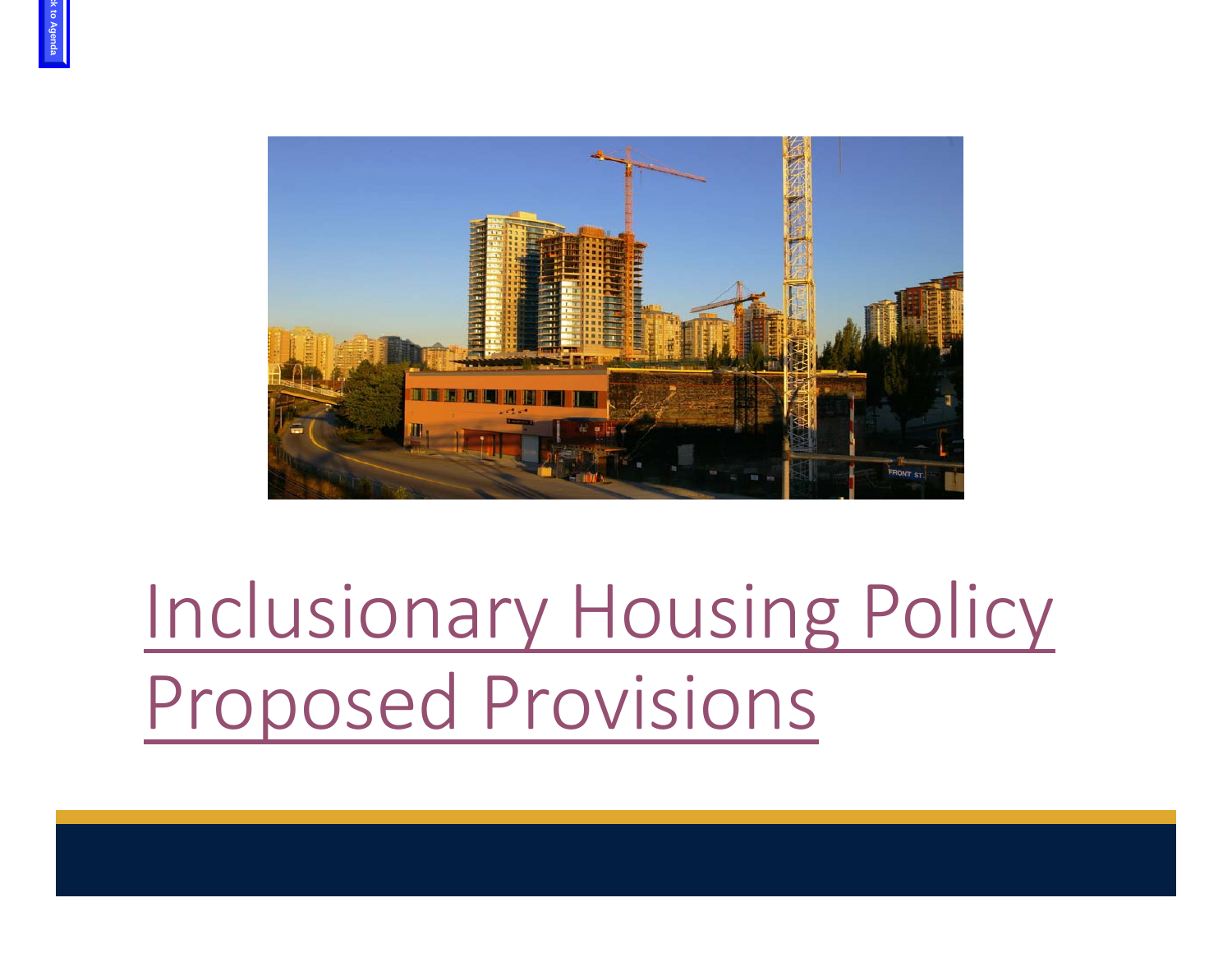

- Density exemption from FSR for affordable units
- The Secured Rental Residential Units minimum parking space provisions of the Zoning Bylaw apply for below / non-market rental units. The City may consider reducing these to a minimum of 0.2 spaces per dwelling unit for sites within 400m of a SkyTrain Station; 0.5 spaces per dwelling unit for sites within 400m of the Frequent Transit Network, and 0.75 spaces per dwelling unit elsewhere, with additional conditions, as laid out in the policy.
- Prioritized application review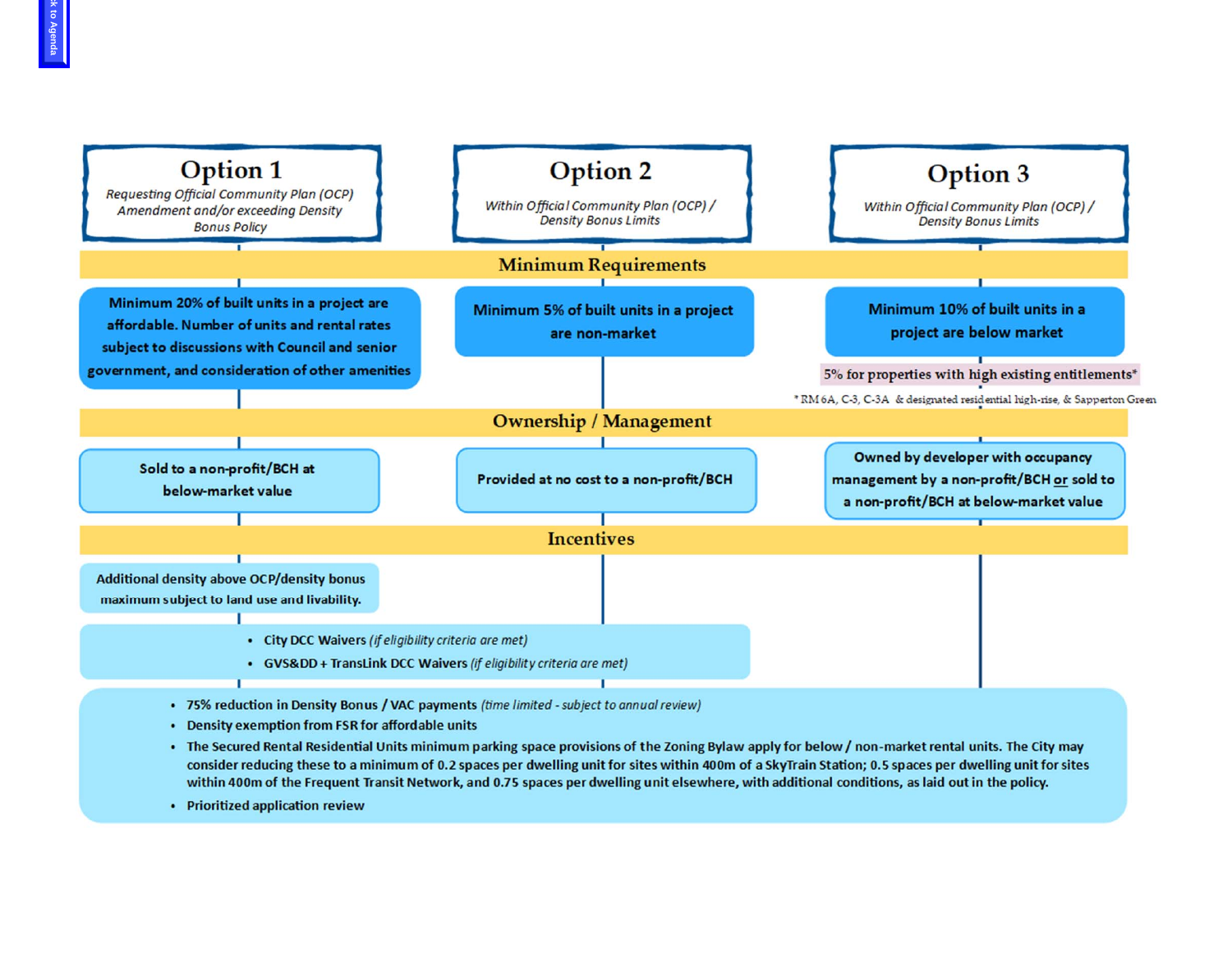#### **Policy Scope**

Applies to strata residential and mixed‐use residential development applications city‐wide, with the following exemptions:

- •Wood‐frame development (time‐limited exemption until December 31, 2022)
- $\bullet$ • Properties with high existing entitlements and limited density increase (i.e. sites zoned RM‐6A and designated Residential Mid‐Rise in the Official Community Plan; and, sites zoned RM‐6B regardless of designation)
- $\bullet$  Projects developed under the City of New Westminster Secure Market Rental Policy
- •**•** Projects developed which provide only townhouse units; and
- •• Projects developed with fewer than 10 units.

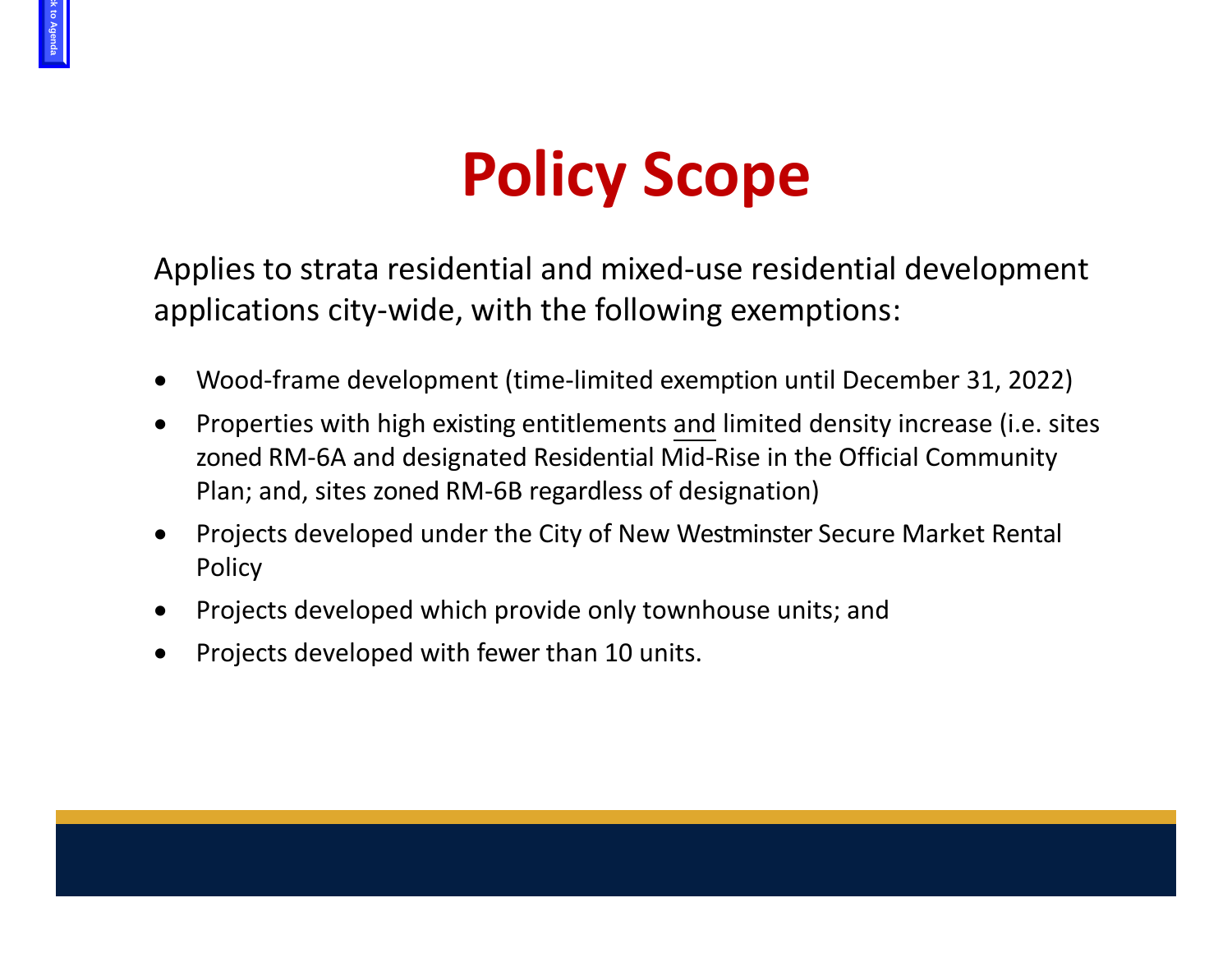#### **Other Provisions**

- Unit mix and size guidelines
- $\bullet$ Cash‐in‐lieu
- $\bullet$ Combining required below and/or non‐market units
- $\bullet$ Flexibilities
- Selection of non-profit housing providers
- Legal Requirements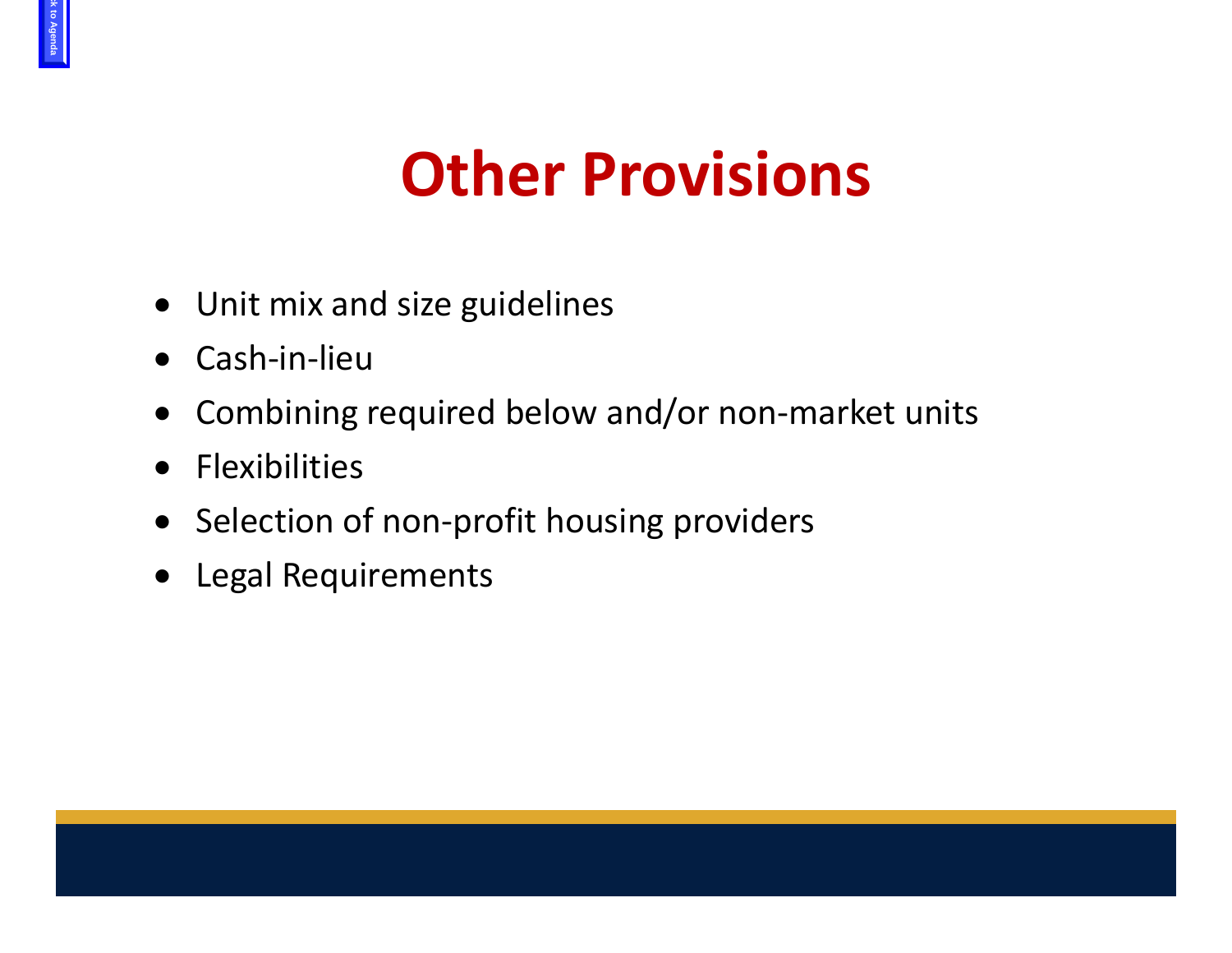### Recommendation

#### That Council endorse the Inclusionary Housing Policy.